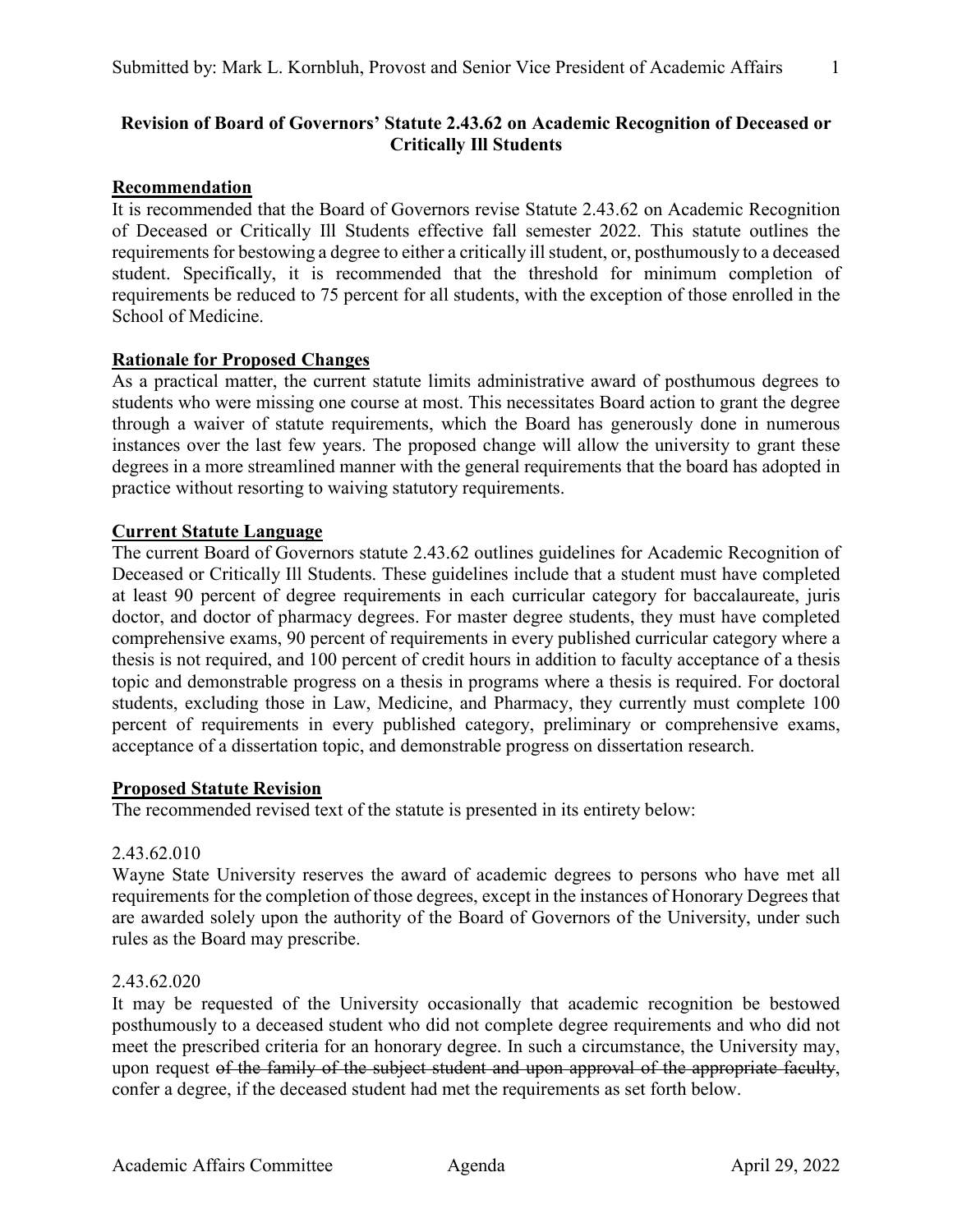## 2.43.62.030

Similarly, it may be requested of the University occasionally that academic recognition be bestowed upon a critically ill student who, according to the best available medical advice, has no significant probability of being able to resume studies toward an earned degree. In such an instance, the University, may, upon request of the family of the subject student and upon approval of the appropriate faculty, confer a Certificate of Academic Achievement degree in commencement ceremonies, if the student has met the requirements as set forth below.

#### 2.43.62.040

BACCALAUREATE STUDENTS: To be eligible for these University recognitions, a deceased or critically ill student who, at the time of termination of study, was pursuing a Bachelor Degree, shall have met a minimum of 90 75 percent of the degree requirements in each published category. general education, departmental, collegiate, University. and the awarding of the degree has the support of the student's school or college and the department.

#### 2.43.62.050

MASTER DEGREE STUDENT: To be eligible for these University recognitions, a deceased or critically ill student who, at the time of termination of study, was pursuing a Master Degree, shall have met a minimum of successful completion, when applicable, of comprehensive examinations, 75 percent of required credit hours in every published curricular category, enrollment in thesis credits in programs requiring a master degree thesis, and he support of the student's school or college and the department (if applicable) for the awarding of the degree.

a) Successful completion, when applicable, of comprehensive examinations, and 90 percent of required credit hours in every published curricular category in programs that do not require a master degree thesis; or,

b) Successful completion, when applicable, of comprehensive examinations, 100 percent of credit hours in every published curricular category, faculty acceptance of a thesis topic, and demonstrable progress on thesis research in programs requiring a thesis.

#### 2.43.62.060

DOCTORAL DEGREE STUDENTS: To be eligible for these University recognitions, a deceased or critically ill student who, at the time of termination of study, was pursuing a doctor's degree, other than Juris Doctor, Doctor of Medicine, or Doctor of Pharmacy, shall have met a minimum of successful completion, when applicable, of 100 percent of requirements in every published eategory, preliminary or comprehensive examinations, 75 percent of requirements in every published curricular category, enrollment in dissertation credits, and the awarding of the degree has the support of the student's school or college and the department. faculty acceptance of dissertation topic, and demonstrable progress on dissertation research.

#### 2.43.62.070

STUDENTS IN THE JURIS DOCTOR AND DOCTOR OF PHARMACY PROGRAMS: To be eligible for these University recognitions, a deceased or critically ill student who, at the time of termination of study, was pursuing a Juris Doctor or a Doctor of Pharmacy Degree, shall have met a minimum of 90 75 percent of requirements in each published curricular category. 2.43.62.080